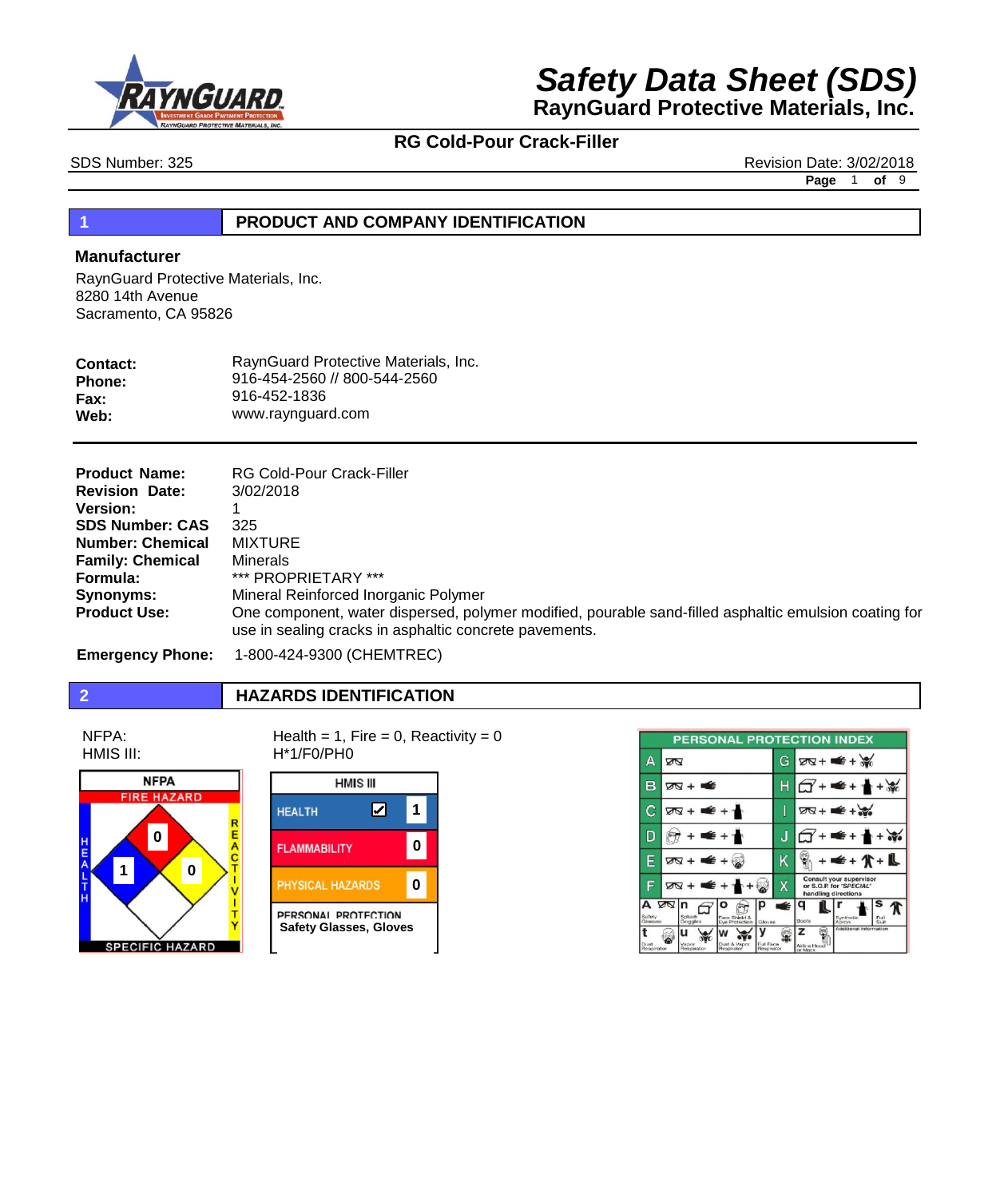



SDS Number: 325 Revision Date: 3/02/2018 **Page** 2 **of** 9

GHS Signal Word: WARNING

GHS Hazard Pictograms:



GHS Classifications: Health, Skin corrosion/irritation, 2 Health, Serious Eye Damage/Eye Irritation, 2 B

GHS Phrases:

H315 - Causes skin irritation

H320 - Causes eye irritation

#### GHS Precautionary Statements:

P262 - Do not get in eyes, on skin, or on clothing.

P264 - Wash skin thoroughly after handling.

P270 - Do not eat, drink or smoke when using this product.

P271 - Use only outdoors or in a well-ventilated area.

P280 - Wear protective gloves/protective clothing/eye protection/face protection.

P302+352 - IF ON SKIN: Wash with soap and water.

P305+351+338 - IF IN EYES: DO NOT RUB. Rinse continuously with water for several minutes. Remove contact

lenses if present and easy to do. Continue rinsing.

P312 - Call a POISON CENTER or doctor/physician if you feel unwell.

P333+313 - If skin irritation or a rash occurs: Get medical advice/attention.

P337+313 - If eye irritation persists: Get medical advice/attention.

P362 - Take off contaminated clothing and wash before reuse.

P501 - Dispose of contents/container to an approved waste disposal plant.

## **3 COMPOSITION/INFORMATION ON INGREDIENTS**

### **Ingredients:**

|  | Cas # I Percentage | I Chemical Name |  |
|--|--------------------|-----------------|--|
|  |                    |                 |  |

| 7631-86-9 I 60-65%       | I Proprietary, non-hazardous, non-requlated |
|--------------------------|---------------------------------------------|
| $8052 - 42 - 4$ I 20-25% | I Asphalt                                   |

**7732-18-5 I 10-12% I Water**

**108-05-4 I 5-6% I Acrylic Co-Polymer**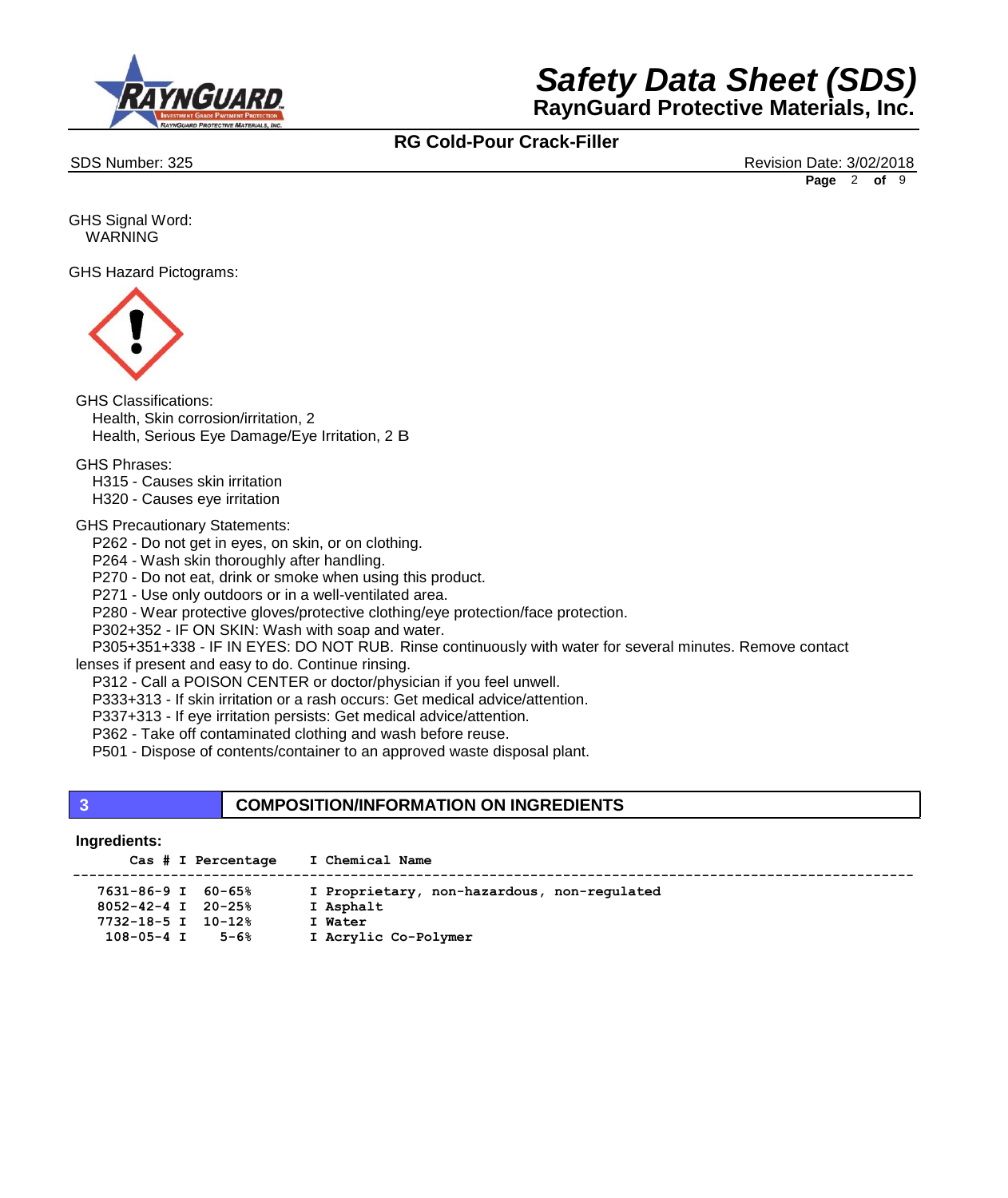

SDS Number: 325 Revision Date: 3/02/2018

**Page** 3 **of** 9

## **4 FIRST AID MEASURES**

| Inhalation:          | Not expected to be an exposure route as supplied. If respiratory symptoms develop, seek medical<br>attention.                                                                                                                                                         |
|----------------------|-----------------------------------------------------------------------------------------------------------------------------------------------------------------------------------------------------------------------------------------------------------------------|
| <b>Skin Contact:</b> | Wipe/brush off as much chemical as possible from skin BEFORE flushing skin with water. Promptly flush<br>skin with water for at least 15 minutes to ensure all chemical is removed. If reddening and/or a rash<br>develops and/or persists, obtain medical attention. |
| <b>Eye Contact:</b>  | Do NOT rub eyes. Flush with large amounts of water for at least 15 minutes, lifting upper and lower lids<br>occasionally. If irritation persists, obtain medical attention.                                                                                           |
| Ingestion:           | No need for first aid is anticipated. If symptoms develop, obtain medical attention. Do NOT induce<br>vomiting unless instructed to do so by medical personnel.                                                                                                       |

### **Most important symptoms and effects, both acute and delayed:**

The most important known symptoms and effects are described in the labelling (see Section 2) and/or Section 11. Prolonged inhalation of Silica, crystalline quartz may result in silicosis. Silicosis is a disabling pulmonary fibrosis characterized by fibrotic changes and miliary nodules in the lungs and may be accompanies by a dry cough, shortness of breath, emphysema, decreased chest expansion, and increased susceptibility to tuberculosis. In advanced stages, loss of appetite, pleuritic pain, and total incapacity to work may occur. Advanced silicosis may result in death due to cardiac failure or destruction of lung tissue. Silica, crystalline quartz is classified as Group 1 "Known to be carcinogenic to humans" by the IARC and "Sufficient evidence" of carcinogenicity by the NTP. The chronic health risks are associated with respiring particles of 3-4 microns over protracted periods of time. Currently, there is a limited understanding of the mechanisms of crystalline silica toxicity, including its mechanisms for lung carcinogenicity. Additional studies are needed to determine whether the cell transforming activity of quartz is related to its carcinogenic potential.

#### **Indication of any immediate medical attention and special treatment needed:** No data available.

## **5 FIRE FIGHTING MEASURES**

| <b>Flammability:</b>       | Not flammable     |
|----------------------------|-------------------|
| <b>Flash Point:</b>        | DNA               |
| <b>Flash Point Method:</b> | DNA               |
| <b>Burning Rate:</b>       | No data available |
| <b>Autoignition Temp:</b>  | No data available |
| LEL:                       | DNA               |
| UEL:                       | DNA               |
|                            |                   |

### **Extinguishing Media:**

Water Sprav Carbon Dioxide Alcohol-Resistant Foam

**Special Hazards Arising From the Substance or Mixture:** Oxides of Aluminum, Carbon, Calcium, Magnesium, Nitrogen (NOx), Sodium and Sulfur. Unburnt hydrocarbon particulate. Trace quantities of Hydrogen Sulfide. Temperatures above 870 °C may cause Tridymite to form. Temperatures above 1470 °C may cause Cristobalite to form.

### **Advice for Firefighters:**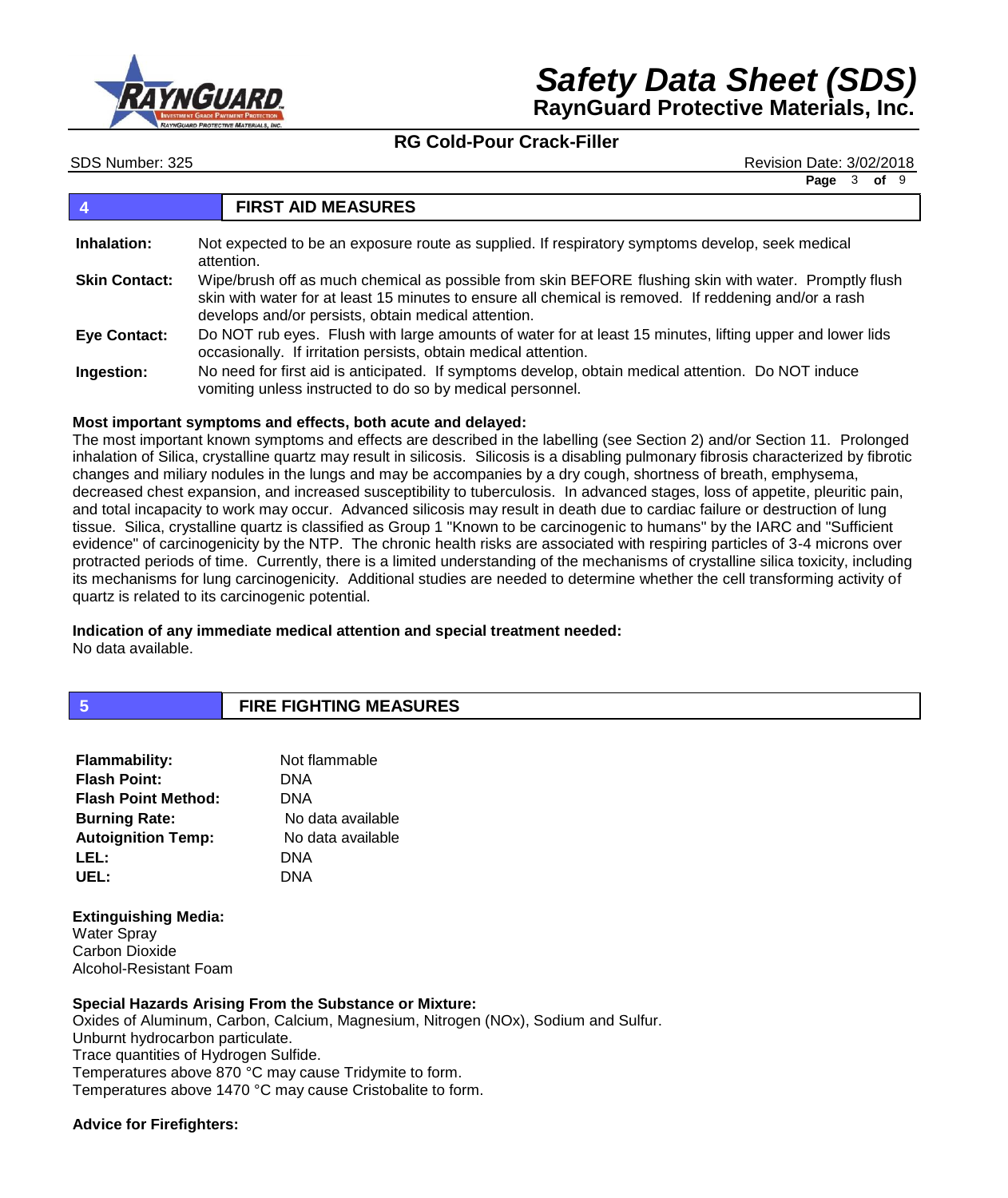

SDS Number: 325 Revision Date: 3/02/2018 **Page** 4 **of** 9

Firefighters should wear full-face, positive-pressure respirators.

## **Further Information:**

If incinerated, may release toxic fumes.

Small quantities of Hydrogen Sulfide may be released upon heating. Use caution.

Exercise care when using water to extinguish fires, as hot asphalt products may produce steam and violent foaming. See Section 7 for more information on safe handling.

See Section 8 for more information on personal protection equipment.

See Section 13 for disposal information.

## **6 ACCIDENTAL RELEASE MEASURES**

## **Personal precautions, protective equipment and emergency procedures:**

Use personal protective equipment, including vapor respirator when handling aqueous product and dust respirator when handling dried product..

Avoid dust formation when handling dried product.

Avoid breathing dust when handling dried product.

Keep from contacting skin or eyes.

Ensure adequate ventilation.

Evacuate personnel to safe areas.

### **Environmental precautions:**

Prevent further release (leakage/spillage) if safe to do so. Do not allow product to enter drains. Do not allow to drain to environment.

### **Methods and materials for containments and cleaning up:**

Absorb with liquid-binding material (sand, diatomite, universal binders, sawdust). If cleaning up dried product, sweep up, shovel or collect spilage with an electrically protected vacuum cleaner. Pick up and arrange disposal or dried product without creating dust. Place contaminated material into suitable, closed containers for disposal. Dispose of contaminated material according to Section 13. After spillage has been collected, area may be flushed with water or wet-brushed. Ensure adequate ventilation.

## **Reference to other sections:**

Comply with federal, state and local regulations on reporting spills.

See Section 7 for information on safe handling.

See Section 8 for information on personal protection equipment.

See Section 13 for information on proper disposal.

## *T* **HANDLING AND STORAGE**

| <b>Handling Precautions:</b> | Avoid breathing vapors or mist.                           |
|------------------------------|-----------------------------------------------------------|
|                              | Avoid formation of dust when handling dried product.      |
|                              | Avoid breathing dust when handling dried product.         |
|                              | Avoid contact with eyes, skin, or clothing.               |
|                              | Keep containers closed when not in use.                   |
|                              | Do not expose containers to open flame or excessive heat. |
|                              | Do not puncture or drop containers.                       |
|                              | Handle with care and avoid spillage on the floor.         |
|                              | Keep material out of reach of children.                   |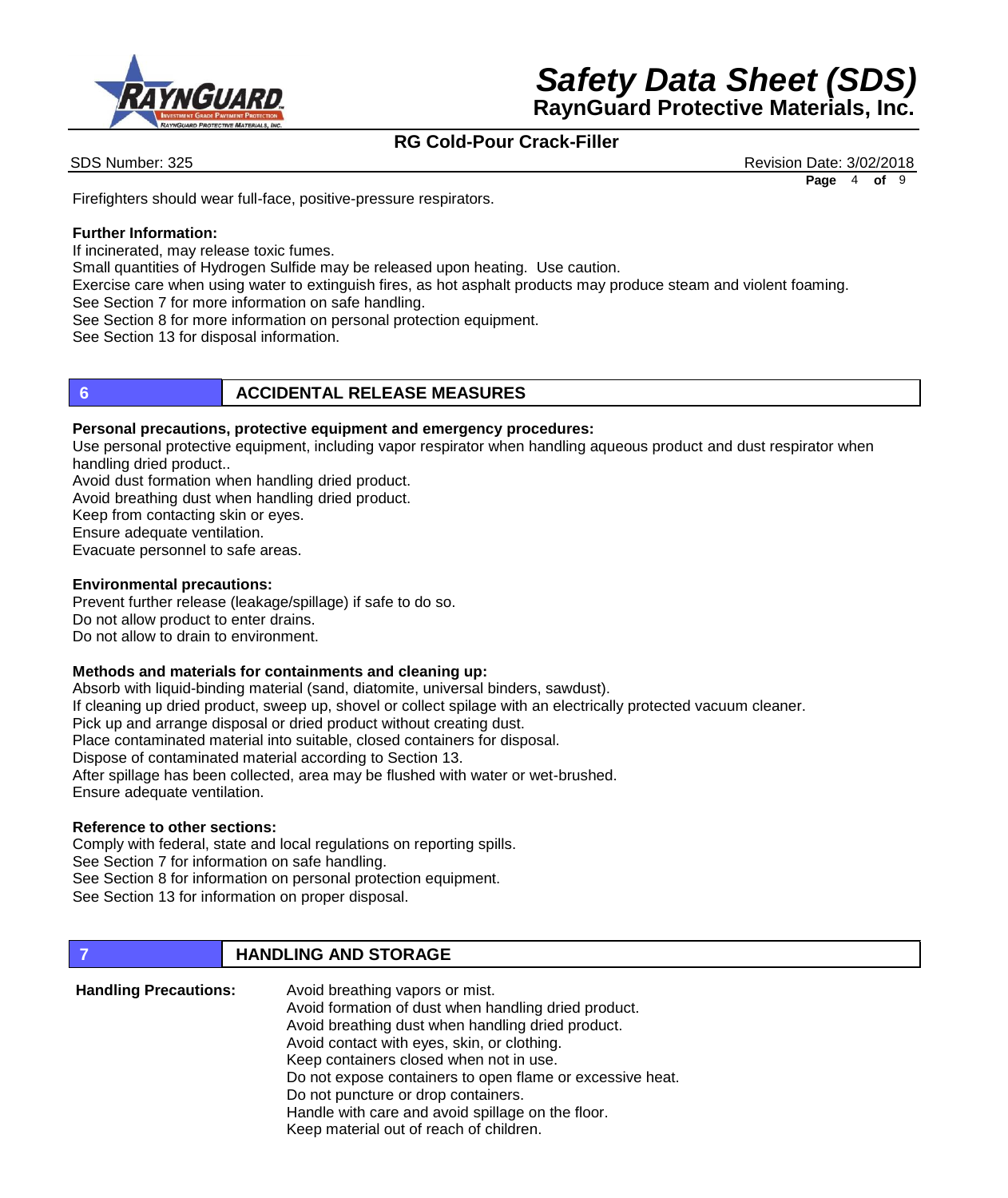

# *Safety Data Sheet (SDS)* **RaynGuard Protective Materials, Inc.**

## **RG Cold-Pour Crack-Filler**

| SDS Number: 325                                                              | Revision Date: 3/02/2018                                                                                                                                                                                                                                                                                                                                                                                             |
|------------------------------------------------------------------------------|----------------------------------------------------------------------------------------------------------------------------------------------------------------------------------------------------------------------------------------------------------------------------------------------------------------------------------------------------------------------------------------------------------------------|
| <b>Storage Requirements:</b>                                                 | Page $5$ of $9$<br>Keep material away from incompatible materials.<br>Wash thoroughly after handling.<br>Ensure adequate ventilation.<br>Keep away from heat, sparks and flames.<br>Store in a dry area.<br>Do not store at temperatures below 0 °C (32 °F) or above 100 °C (43.3 °F)<br>Store away from strong acids, strong bases, strong oxidizing agents, strong reducing agents<br>and Hydrogen Fluoride.       |
| S                                                                            | <b>EXPOSURE CONTROLS/PERSONAL PROTECTION</b>                                                                                                                                                                                                                                                                                                                                                                         |
| <b>Engineering Controls:</b>                                                 | All ventilation should be designed in accordance with OSHA standard (29 CFR 1910.94). Use<br>local exhaust at filling zones and where leakage and dust formation is probable. Use<br>mechanical (general) ventilation for storage areas. Use appropriate ventilation as required to<br>keep Exposure Limits in Air below TLV & PEL limits.                                                                           |
| <b>Personal Protective Equip:</b>                                            | Eye/face protection:<br>When using material use safety glasses, gloves and combined dust/vapor respirator<br>according to HMIS PP, I. All safety equipment should be tested and approved under<br>appropriate government standards such as NIOSH (US) or EN 166 (EU).                                                                                                                                                |
|                                                                              | Skin protection:<br>Handle with gloves made from water-impermeable materials. Barrier creams should not be<br>used in place of gloves. Gloves must be inspected prior to use. Use proper glove removal<br>technique (without touching glove's outer surface) to avoid skin contact. Dispose of<br>contaminated gloves according to applicable laws and laboratory practices.                                         |
|                                                                              | <b>Body Protection:</b><br>Chemically resistant gloves and safety glasses are recommended. Type of protective<br>equipment should be selected based on concentration amount and conditions of use of this<br>material.                                                                                                                                                                                               |
|                                                                              | Respiratory protection:<br>Use of a combined dust/vapor respirator is highly recommended. A full-face dust/vapor<br>respirator may be required as backup to engineering controls when proper engineering<br>controls are not in place to keep TLV and PEL limits below defined thresholds. All respiratory<br>equipment must either be NIOSH/MSHA-approved (under 30 CFR 11) or NIOSH-approved<br>(under 42 CFR 84). |
|                                                                              | Control of environmental exposure:<br>Prevent leakage or spillage if safe to do so. Do not let material enter drains.                                                                                                                                                                                                                                                                                                |
| Components with workplace control parameters:                                |                                                                                                                                                                                                                                                                                                                                                                                                                      |
| Component(s): Asphalt; Silica<br>CAS No(s): 8052-42-4; 14808-60-7; 1333-86-4 | USA OSHA (TWA/PEL, General Industry): 30 mg/m <sup>3</sup> (%SiO <sub>2</sub> +2, Total Dust, 8 hours)<br>USA OSHA (TWA/PEL, General Industry): 10 mg/m <sup>3</sup> (%SiO <sub>2</sub> +2, Respirable Fraction, 8 hours)<br>USA OSHA (TWA/PEL, General Industry): 250 mppcf* (%SiO <sub>2</sub> +5)<br>USA OSHA (TWA/PEL, Construction Industry): 250 mppcf* (%SiO <sub>2</sub> +5)                                 |

- USA OSHA (TWA/PEL, Shipyard Employment): 250 mppcf\* (%SiO<sub>2</sub>+5)
- USA OSHA Occupational Exposure Limits Table Z-1 Limits for Air Contaminants (TWA): 3.5 mg/m<sup>3</sup>
- USA ACGIH (TWA/TLV): 0.025 mg/m<sup>3</sup>
- USA NIOSH (TWA/REL): 0.050 mg/m<sup>3</sup>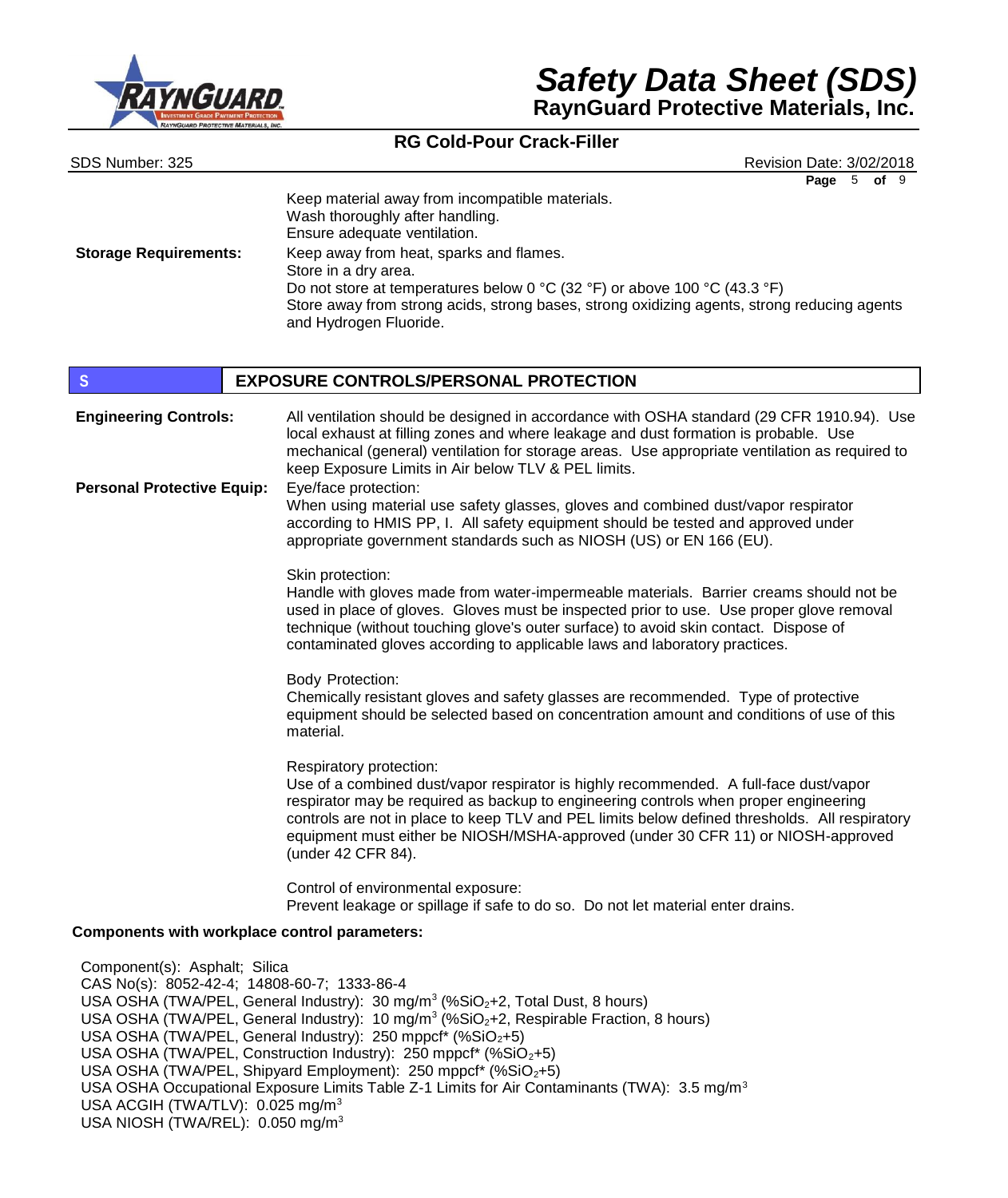

SDS Number: 325 Revision Date: 3/02/2018 **Page** 6 **of** 9

Cal/OSHA (TWA/PEL): 0.10 mg/m<sup>3</sup>

\*mppcf = Millions of particles per cubic foor of air

## **Biological occupational exposure limits:**

Contains no substances with biological occupational exposure limits values.

## **9 PHYSICAL AND CHEMICAL PROPERTIES**

**Appearance:** Thixotropic, flowable black liquid **Physical State: Odor Threshold: Particle Size: Viscosity: Sat. Vap. Conc.: Boiling Point: Flammability: Partition Coefficient:**  Not determined **Vapor Pressure: pH: Evap. Rate: Molecular weight: Decomp Temp:**

**Spec Grav./Density:**  1.198 - 1.678 g/ml (12 - 14 lbs/gal) Liquid Not determined Not determined Not determined DNA > 100 °C (212 °F) (solid, gas): Not flammable (mm Hg @ 20 °C): Not determined @ 100%: 8 - 12 (N-Butyl Acetate = 1): Water MIXTURE Not determined

**Odor: Molecular Formula: Solubility: Softening Point: Percent Volatile: Heat Value: Freezing/Melting Pt.:**  Not determined **Flash Point: Octanol: Vapor Density: VOC: Bulk Density: Auto-Ignition Temp: UFL/LFL:** Asphalt MIXTURE 100% Not determined  $< 25%$ Not determined DNA Not determined  $(air = 1)$ : Not determined  $< 1\%$ Not determined Not determined DNA

### **10 STABILITY AND REACTIVITY**

| Stability:                       | Product is stable under normal conditions.                                                                                                                                                                                                                                                     |
|----------------------------------|------------------------------------------------------------------------------------------------------------------------------------------------------------------------------------------------------------------------------------------------------------------------------------------------|
| <b>Conditions to Avoid:</b>      | Incompatibilities, flames, ignition sources.                                                                                                                                                                                                                                                   |
| <b>Materials to Avoid:</b>       | Strong acids, strong bases, strong oxidizing agents, strong reducing agents and Hydrogen<br>Fluoride.                                                                                                                                                                                          |
| <b>Hazardous Decomposition:</b>  | Oxides of Aluminum, Carbon, Calcium, Magnesium, Nitrogen (NOx), Sodium and Sulfur.<br>Trace quantities of Ammonia, Hydrogen Sulfide, Formaldehyde, and 2-aminoethanol.<br>Temperatures above 870 °C may cause Tridymite to form.<br>Temperatures above 1470 °C may cause Cristobalite to form. |
| <b>Hazardous Polymerization:</b> | Will not occur.                                                                                                                                                                                                                                                                                |

## **11 TOXICOLOGICAL INFORMATION**

**Component(s):** Asphalt; Silica, crystalline quartz; Acrylic Co-Polymer **CAS No(s):** 8052-42-4; 7631-86-9; 108-05-4

### **Acute Toxicity:**

LD50 Oral - Rat: 500 mg/kg LD50 Dermal - Rabbit: > 2,000 mg/kg

**Skin Corrosion/Irritation:** Causes skin irritation.

**Serious Eye Damage/Eye Irritation:** Causes eye irritation.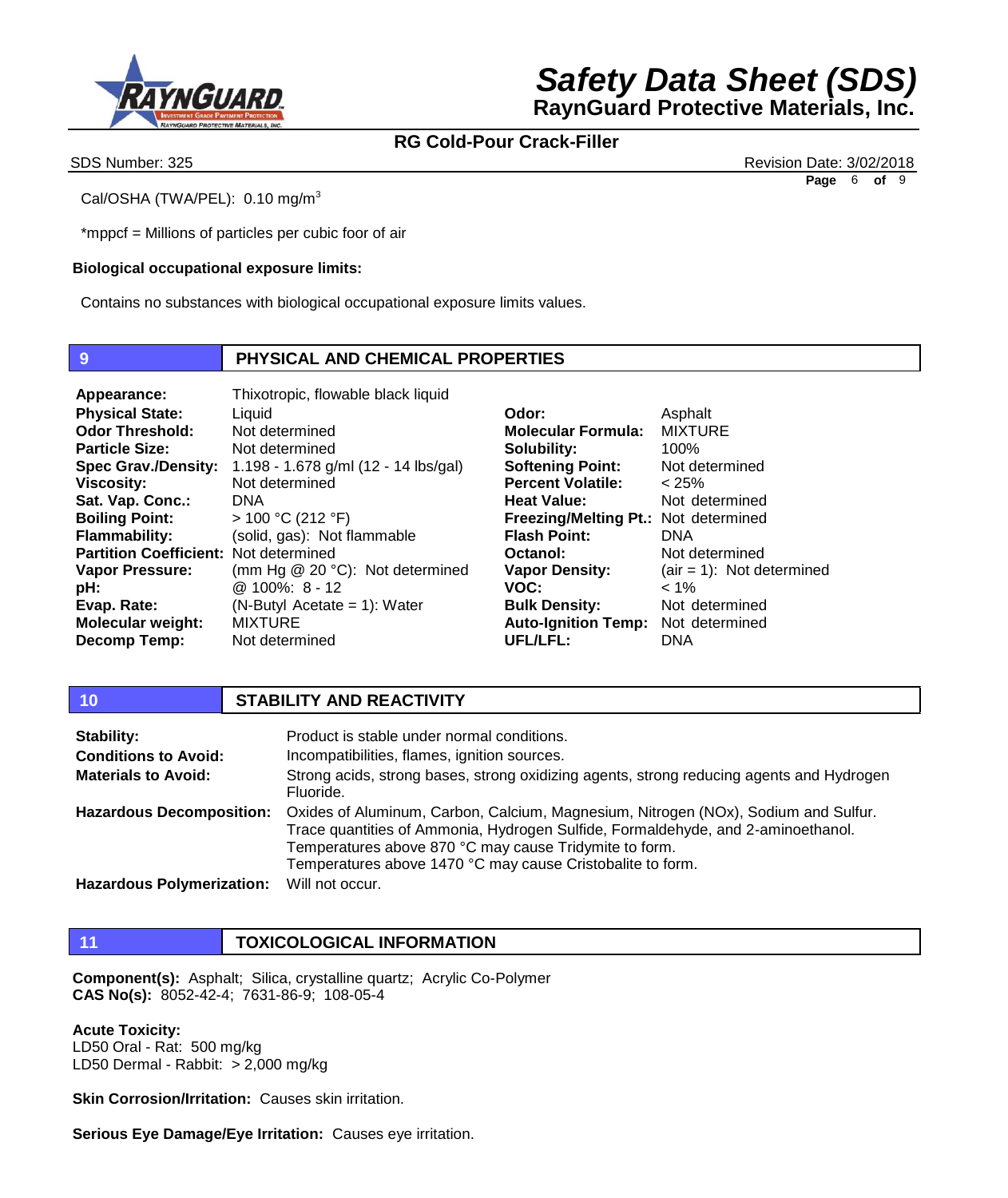



SDS Number: 325 Revision Date: 3/02/2018 **Page** 7 **of** 9

**Respiratory or Skin Sensitation:** No data available

**Germ Cell Mutagenicity:** No data available

**Carcinogenicity:** This product is or contains a component that is classifiable as to its carcinogenicity to humans (Silica, crystalline quartz), and one component that are classifiable as possibly carcinogenic to humans (Asphalt) based on their IARC, ACGIH, NTP or OSHA classifications. Limited evidence of carcinogenicity in human studies.

IARC: 1 - Group 1: Carcinogenic to humans (Silica, crystalline quartz); 28 - Group 28: Possibly carcinogenic to humans (Asphalt).

ACGIH: No component of this product present at levels greater than or equal to 0.1% is identified as a carcinogen or potential carcinogen by ACGIH.

NTP: Known to be a human carcinogen (Silica, crystalline quartz).

OSHA: No component of this product present at levels greater than or equal to 0.1% is identified as a carcinogen or potential carcinogen by OSHA.

**Reproductive Toxicity:** No data available

**Specific Target Organ Toxicity · Single Exposure:** No data available

**Specific Target Organ Toxicity · Repeated Exposure:** Inhalation - May cause damage to organs through prolonged or repeated inhalation exposure when handling dried material.

**Aspiration Hazard:** No data available

### **Additional Information:**

Component: Asphalt; RTECS: CI9900000 Component: Silica, crystalline quartz; RTECS: VV7330000

## **12 ECOLOGICAL INFORMATION**

**Component(s):** Asphalt; Silica, crystalline quartz; Acrylic Co-Polymer **CAS No(s):** 8052-42-4; 7631-86-9; 108-05-4

### **Toxicity:**

*Toxicity to fish:* LC50 - Danio rerio (Zebra Fish): > 1,000 mg/l (96 h)

*Toxicity to daphnia and other aquatic invertebrates:* Static Test EC50 - Daphnia magna (Water Flea): > 5,600 mg/l (24 h)

*Toxicity to algae:* Static Test EC50 - Desmodesmus subspicatus (Green Algae): > 10,000 mg/l (24 h)

**Persistence and Degradability:** No data available

**Bioaccumulative potential:** No data available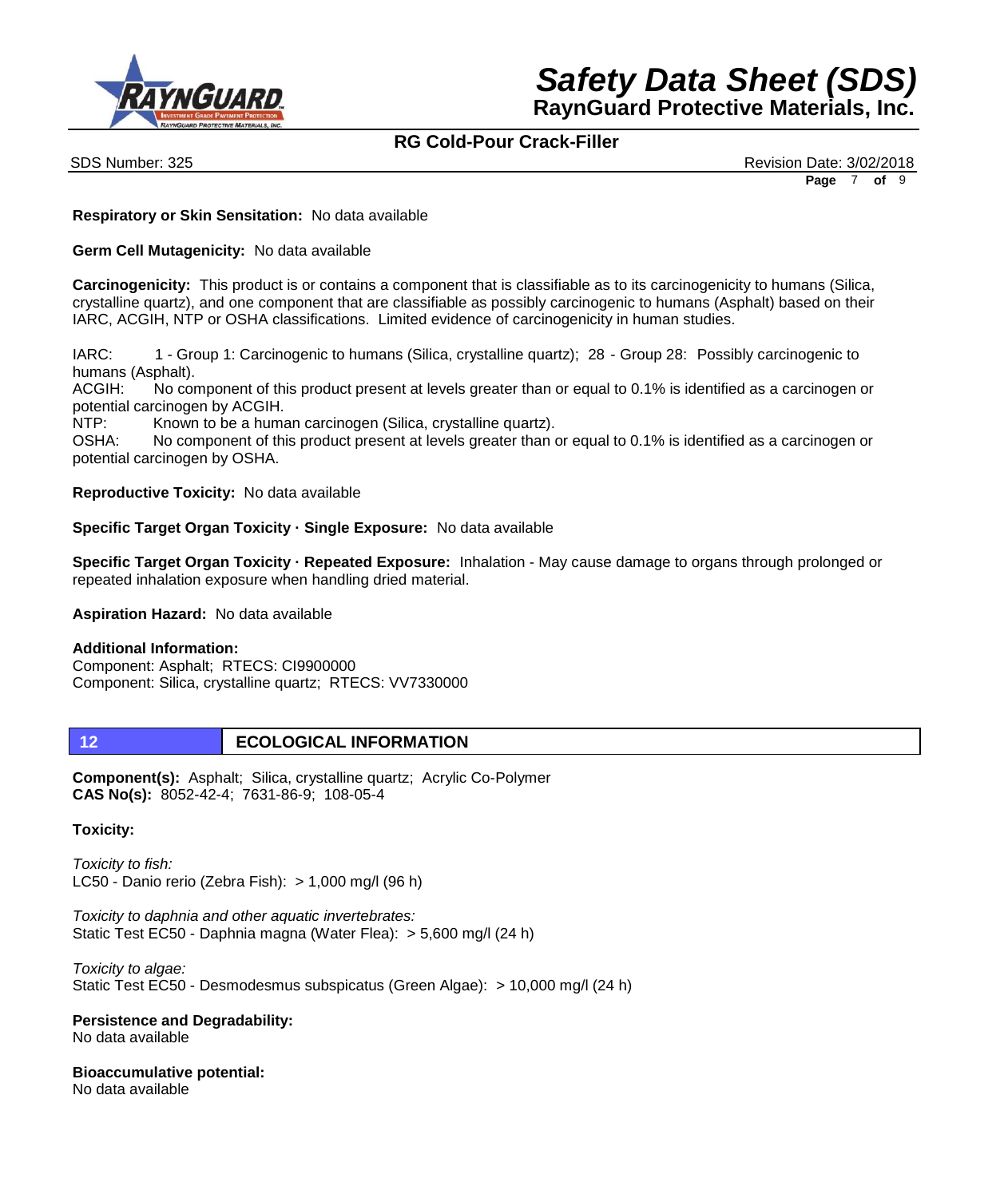



SDS Number: 325 Revision Date: 3/02/2018 **Page** 8 **of** 9

**Mobility in Soil:** No data available

## **Results of PBT and vPvB assessment:**

Not required/conducted

#### **Other Adverse Effects:**

An environmental hazard cannot be excluded in the event of unprofessional handling or disposal. May be harmful to aquatic life.

## **13 DISPOSAL CONSIDERATIONS**

Product: Hazardous wastes shall be managed responsibly. All entities that store, transport or handle hazardous waste shall take the necessary measures to prevent risks of pollution, release into the environment or damage to people and animals. Contact a licensed professional waste disposal service to dispose of this material.

Contaminated Packaging: Dispose of as unused product.

**14 TRANSPORT INFORMATION**

**DOT (US)** Non-regulated material, liquid

**IMDG** Non-regulated material, liquid

### **IATA**

Non-regulated material, liquid

## **15 REGULATORY INFORMATION**

COMPONENT / (CAS/PERC) / CODES

---------------------------------------------------------------- \*Asphalt (8052424 10-20%) MASS, NJHS, NRC, PA, PROP65, SARA311/312, TSCA, TXAIR

\*Silica, crystalline quartz (14808607 10-20%) MASS, NJHS, NRC, OSHAWAC, PA, PROP65, SARA311/312, TSCA, TXAIR

REGULATORY KEY DESCRIPTIONS ---------------------------------------------------------------- MASS = MA Massachusetts Hazardous Substances List NJHS = New Jersey Right to Know Hazardous Substances NRC = Nationally Recognized Carcinogens OSHAWAC = OSHA Workplace Air Contaminants PA = PA Right-To-Know List of Hazardous Substances PROP65 =  $\overrightarrow{CA}$  Prop 65  $SARA311/312 = SARA311/312$  Toxic Chemicals TSCA = Toxic Substances Control Act TXAIR = TX Air Contaminants with Health Effects Screening Level